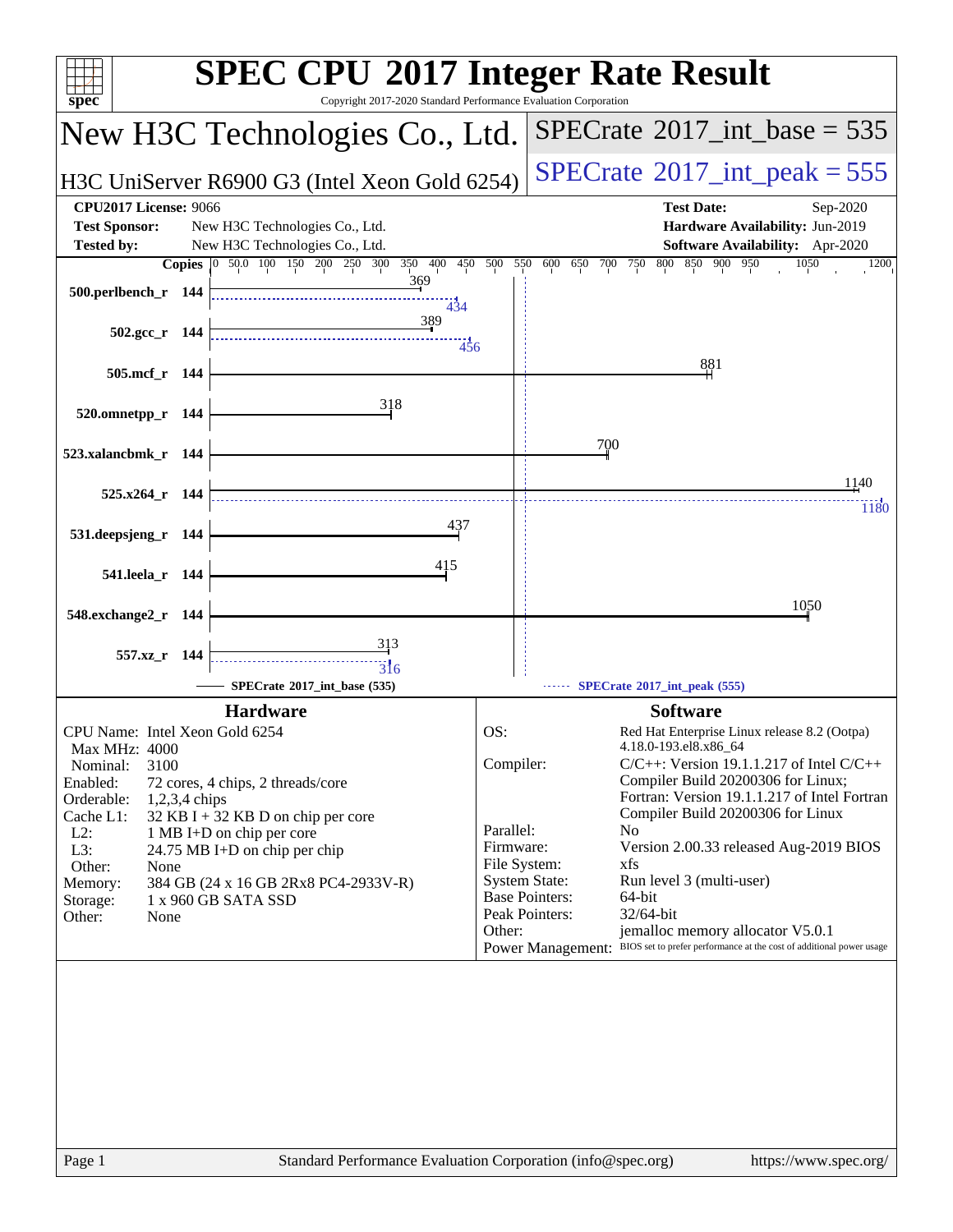

Copyright 2017-2020 Standard Performance Evaluation Corporation

## New H3C Technologies Co., Ltd.

H3C UniServer R6900 G3 (Intel Xeon Gold 6254) [SPECrate](http://www.spec.org/auto/cpu2017/Docs/result-fields.html#SPECrate2017intpeak)® [2017\\_int\\_peak = 5](http://www.spec.org/auto/cpu2017/Docs/result-fields.html#SPECrate2017intpeak)55

**[Test Sponsor:](http://www.spec.org/auto/cpu2017/Docs/result-fields.html#TestSponsor)** New H3C Technologies Co., Ltd. **[Hardware Availability:](http://www.spec.org/auto/cpu2017/Docs/result-fields.html#HardwareAvailability)** Jun-2019 **[Tested by:](http://www.spec.org/auto/cpu2017/Docs/result-fields.html#Testedby)** New H3C Technologies Co., Ltd. **[Software Availability:](http://www.spec.org/auto/cpu2017/Docs/result-fields.html#SoftwareAvailability)** Apr-2020

**[CPU2017 License:](http://www.spec.org/auto/cpu2017/Docs/result-fields.html#CPU2017License)** 9066 **[Test Date:](http://www.spec.org/auto/cpu2017/Docs/result-fields.html#TestDate)** Sep-2020

 $SPECTate$ <sup>®</sup>[2017\\_int\\_base =](http://www.spec.org/auto/cpu2017/Docs/result-fields.html#SPECrate2017intbase) 535

### **[Results Table](http://www.spec.org/auto/cpu2017/Docs/result-fields.html#ResultsTable)**

|                                          | <b>Base</b>   |                |              |                |       |                | <b>Peak</b> |               |                |              |                |              |                |              |
|------------------------------------------|---------------|----------------|--------------|----------------|-------|----------------|-------------|---------------|----------------|--------------|----------------|--------------|----------------|--------------|
| <b>Benchmark</b>                         | <b>Copies</b> | <b>Seconds</b> | <b>Ratio</b> | <b>Seconds</b> | Ratio | <b>Seconds</b> | Ratio       | <b>Copies</b> | <b>Seconds</b> | <b>Ratio</b> | <b>Seconds</b> | <b>Ratio</b> | <b>Seconds</b> | <b>Ratio</b> |
| $500.$ perlbench_r                       | 144           | 621            | 369          | 621            | 369   | 620            | 370         | 144           | 529            | 434          | 528            | 434          | 529            | 433          |
| 502.gcc_r                                | 144           | 526            | 388          | 522            | 390   | 524            | 389         | 144           | 448            | 455          | 447            | 456          | 445            | 458          |
| $505$ .mcf r                             | 144           | 267            | 873          | 264            | 881   | 264            | 882         | 144           | 267            | 873          | 264            | 881          | 264            | 882          |
| 520.omnetpp_r                            | 144           | 596            | 317          | 594            | 318   | 594            | 318         | 144           | 596            | 317          | 594            | 318          | 594            | 318          |
| 523.xalancbmk r                          | 144           | 218            | 697          | 217            | 700   | 217            | 700         | 144           | 218            | 697          | 217            | 700          | 217            | 700          |
| 525.x264 r                               | 144           | 221            | 1140         | 221            | 140   | 223            | 130         | 144           | 214            | 180          | 214            | 180          | 214            | 1180         |
| $531.$ deepsjeng $_r$                    | 144           | 378            | 437          | 377            | 438   | 378            | 437         | 144           | 378            | 437          | 377            | 438          | 378            | 437          |
| 541.leela r                              | 144           | 574            | 415          | 576            | 414   | 575            | 415         | 144           | 574            | 415          | 576            | 414          | 575            | 415          |
| 548.exchange2_r                          | 144           | 360            | 1050         | 360            | 1050  | 359            | 1050        | 144           | 360            | 1050         | 360            | 1050         | 359            | 1050         |
| 557.xz                                   | 144           | 495            | 314          | 498            | 312   | 497            | 313         | 144           | 494            | 315          | 490            | 318          | 492            | <u>316</u>   |
| $SPECrate^{\circ}2017$ int base =<br>535 |               |                |              |                |       |                |             |               |                |              |                |              |                |              |
| $CDEQ \rightarrow 0.017 \cdot 1$         |               |                | ---          |                |       |                |             |               |                |              |                |              |                |              |

**[SPECrate](http://www.spec.org/auto/cpu2017/Docs/result-fields.html#SPECrate2017intpeak)[2017\\_int\\_peak =](http://www.spec.org/auto/cpu2017/Docs/result-fields.html#SPECrate2017intpeak) 555**

Results appear in the [order in which they were run](http://www.spec.org/auto/cpu2017/Docs/result-fields.html#RunOrder). Bold underlined text [indicates a median measurement](http://www.spec.org/auto/cpu2017/Docs/result-fields.html#Median).

### **[Compiler Notes](http://www.spec.org/auto/cpu2017/Docs/result-fields.html#CompilerNotes)**

The inconsistent Compiler version information under Compiler Version section is due to a discrepancy in Intel Compiler. The correct version of C/C++ compiler is: Version 19.1.1.217 Build 20200306 Compiler for Linux The correct version of Fortran compiler is: Version 19.1.1.217 Build 20200306 Compiler for Linux

### **[Submit Notes](http://www.spec.org/auto/cpu2017/Docs/result-fields.html#SubmitNotes)**

 The numactl mechanism was used to bind copies to processors. The config file option 'submit' was used to generate numactl commands to bind each copy to a specific processor. For details, please see the config file.

### **[Operating System Notes](http://www.spec.org/auto/cpu2017/Docs/result-fields.html#OperatingSystemNotes)**

Stack size set to unlimited using "ulimit -s unlimited"

### **[Environment Variables Notes](http://www.spec.org/auto/cpu2017/Docs/result-fields.html#EnvironmentVariablesNotes)**

```
Environment variables set by runcpu before the start of the run:
LD_LIBRARY_PATH =
      "/home/speccpu/lib/intel64:/home/speccpu/lib/ia32:/home/speccpu/je5.0.1-
      32"
MALLOC_CONF = "retain:true"
```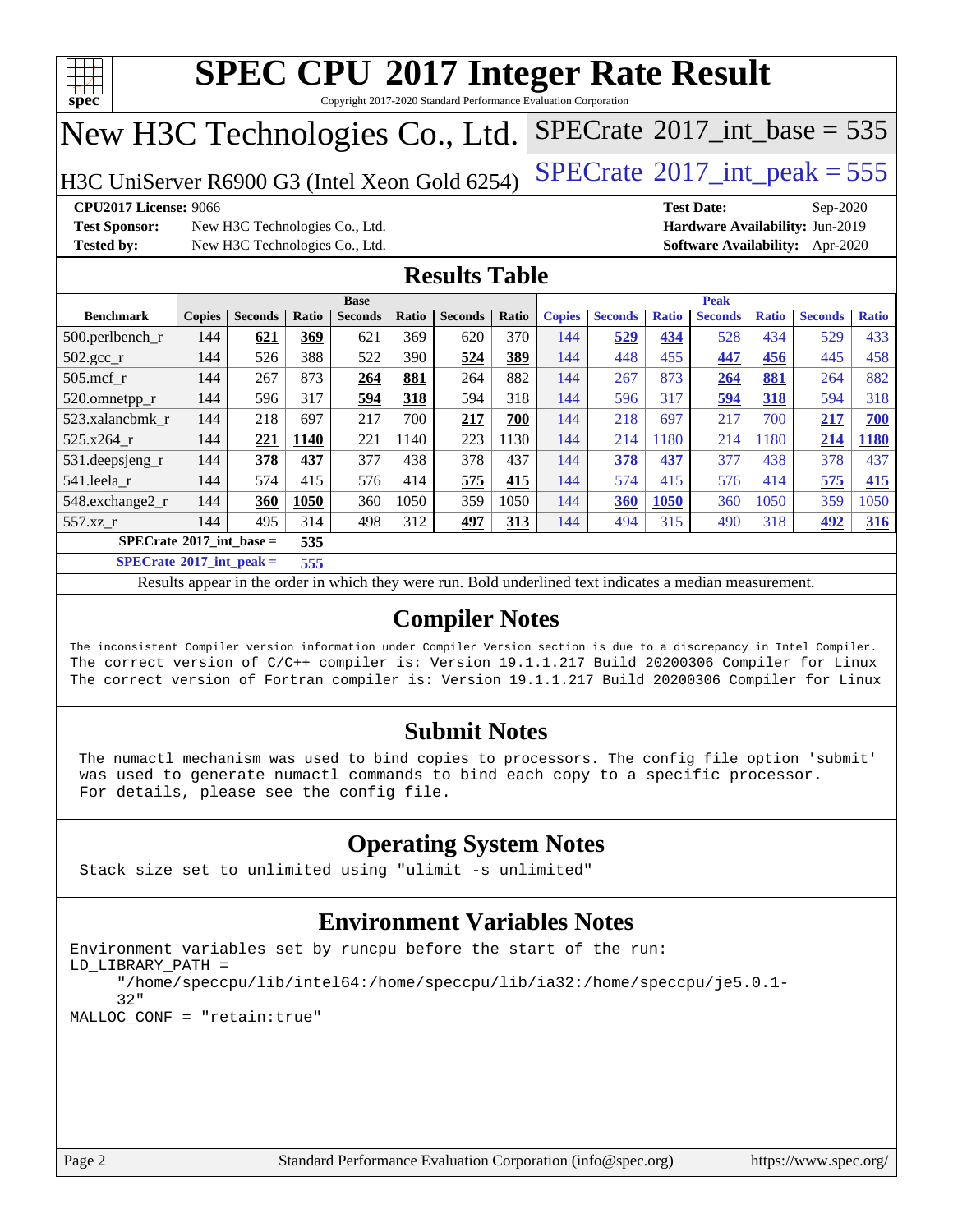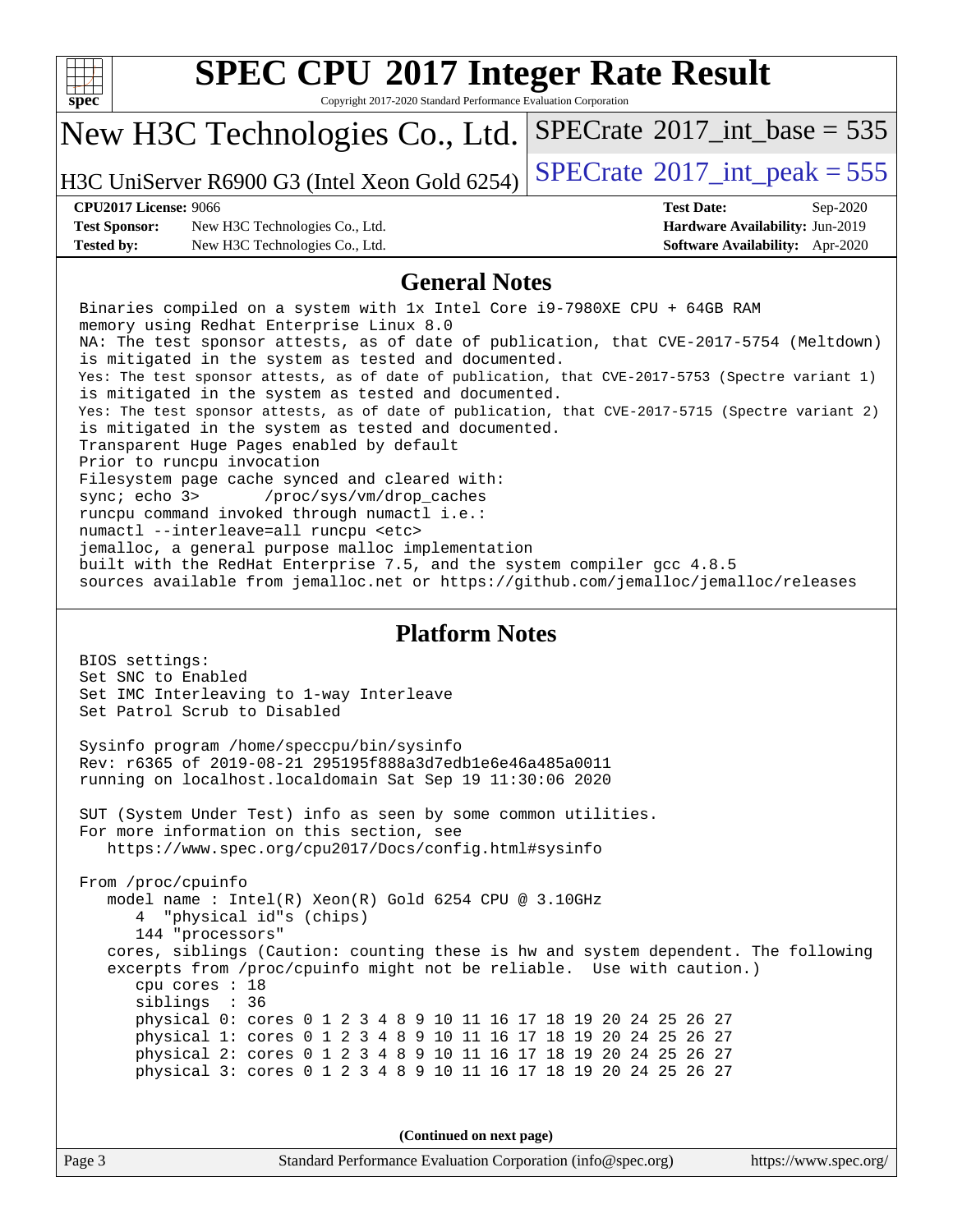

Copyright 2017-2020 Standard Performance Evaluation Corporation

## New H3C Technologies Co., Ltd.

H3C UniServer R6900 G3 (Intel Xeon Gold 6254) [SPECrate](http://www.spec.org/auto/cpu2017/Docs/result-fields.html#SPECrate2017intpeak)<sup>®</sup>[2017\\_int\\_peak = 5](http://www.spec.org/auto/cpu2017/Docs/result-fields.html#SPECrate2017intpeak)55

 $SPECrate$ <sup>®</sup>[2017\\_int\\_base =](http://www.spec.org/auto/cpu2017/Docs/result-fields.html#SPECrate2017intbase) 535

**[Test Sponsor:](http://www.spec.org/auto/cpu2017/Docs/result-fields.html#TestSponsor)** New H3C Technologies Co., Ltd. **[Hardware Availability:](http://www.spec.org/auto/cpu2017/Docs/result-fields.html#HardwareAvailability)** Jun-2019 **[Tested by:](http://www.spec.org/auto/cpu2017/Docs/result-fields.html#Testedby)** New H3C Technologies Co., Ltd. **[Software Availability:](http://www.spec.org/auto/cpu2017/Docs/result-fields.html#SoftwareAvailability)** Apr-2020

**[CPU2017 License:](http://www.spec.org/auto/cpu2017/Docs/result-fields.html#CPU2017License)** 9066 **[Test Date:](http://www.spec.org/auto/cpu2017/Docs/result-fields.html#TestDate)** Sep-2020

#### **[Platform Notes \(Continued\)](http://www.spec.org/auto/cpu2017/Docs/result-fields.html#PlatformNotes)**

| From 1scpu:                  |                                                                                      |
|------------------------------|--------------------------------------------------------------------------------------|
| Architecture:                | x86 64                                                                               |
| $CPU$ op-mode( $s$ ):        | $32$ -bit, $64$ -bit                                                                 |
| Byte Order:                  | Little Endian                                                                        |
| CPU(s):                      | 144                                                                                  |
| On-line CPU(s) list: $0-143$ |                                                                                      |
| Thread(s) per core:          | 2                                                                                    |
| $Core(s)$ per socket:        | 18                                                                                   |
| Socket(s):                   | 4                                                                                    |
| NUMA $node(s):$              | 8                                                                                    |
| Vendor ID:                   | GenuineIntel                                                                         |
| CPU family:                  | 6                                                                                    |
| Model:                       | 85                                                                                   |
| Model name:                  | $Intel(R) Xeon(R) Gold 6254 CPU @ 3.10GHz$                                           |
| Stepping:                    | 7                                                                                    |
| CPU MHz:                     | 2066.044                                                                             |
| CPU max MHz:                 | 4000.0000                                                                            |
| CPU min MHz:                 | 1200.0000                                                                            |
| BogoMIPS:                    | 6200.00                                                                              |
| Virtualization:              | $VT - x$                                                                             |
| Lld cache:                   | 32K                                                                                  |
| Lli cache:                   | 32K                                                                                  |
| $L2$ cache:                  | 1024K                                                                                |
| L3 cache:                    | 25344K                                                                               |
| NUMA node0 CPU(s):           | 0-2,5,6,9,10,14,15,72-74,77,78,81,82,86,87                                           |
| NUMA nodel CPU(s):           | 3, 4, 7, 8, 11-13, 16, 17, 75, 76, 79, 80, 83-85, 88, 89                             |
| NUMA $node2$ $CPU(s)$ :      | 18-20, 23, 24, 27, 28, 32, 33, 90-92, 95, 96, 99, 100, 104, 105                      |
| NUMA node3 CPU(s):           | 21, 22, 25, 26, 29-31, 34, 35, 93, 94, 97, 98, 101-103, 106, 107                     |
| NUMA $node4$ $CPU(s):$       | 36-38, 41, 42, 45, 46, 50, 51, 108-110, 113, 114, 117, 118, 122, 123                 |
| NUMA $node5$ $CPU(s):$       | 39, 40, 43, 44, 47-49, 52, 53, 111, 112, 115, 116, 119-121, 124, 125                 |
| NUMA node6 $CPU(s):$         | 54-56, 59, 60, 63, 64, 68, 69, 126-128, 131, 132, 135, 136, 140, 141                 |
| NUMA node7 CPU(s):           | 57, 58, 61, 62, 65-67, 70, 71, 129, 130, 133, 134, 137-139, 142, 143                 |
| Flags:                       | fpu vme de pse tsc msr pae mce cx8 apic sep mtrr pge mca cmov                        |
|                              | pat pse36 clflush dts acpi mmx fxsr sse sse2 ss ht tm pbe syscall nx pdpelgb rdtscp  |
|                              | lm constant_tsc art arch_perfmon pebs bts rep_good nopl xtopology nonstop_tsc cpuid  |
|                              | aperfmperf pni pclmulqdq dtes64 monitor ds_cpl vmx smx est tm2 ssse3 sdbg fma cx16   |
|                              | xtpr pdcm pcid dca sse4_1 sse4_2 x2apic movbe popcnt tsc_deadline_timer aes xsave    |
|                              | avx f16c rdrand lahf_lm abm 3dnowprefetch cpuid_fault epb cat_13 cdp_13              |
|                              | invpcid_single intel_ppin ssbd mba ibrs ibpb stibp ibrs_enhanced tpr_shadow vnmi     |
|                              | flexpriority ept vpid fsgsbase tsc_adjust bmil hle avx2 smep bmi2 erms invpcid rtm   |
|                              | cqm mpx rdt_a avx512f avx512dq rdseed adx smap clflushopt clwb intel_pt avx512cd     |
|                              | avx512bw avx512vl xsaveopt xsavec xgetbvl xsaves cqm_llc cqm_occup_llc cqm_mbm_total |
|                              | cqm_mbm_local dtherm ida arat pln pts pku ospke avx512_vnni md_clear flush_l1d       |
| arch_capabilities            |                                                                                      |
|                              |                                                                                      |
| /proc/cpuinfo cache data     |                                                                                      |
| cache size : 25344 KB        |                                                                                      |

**(Continued on next page)**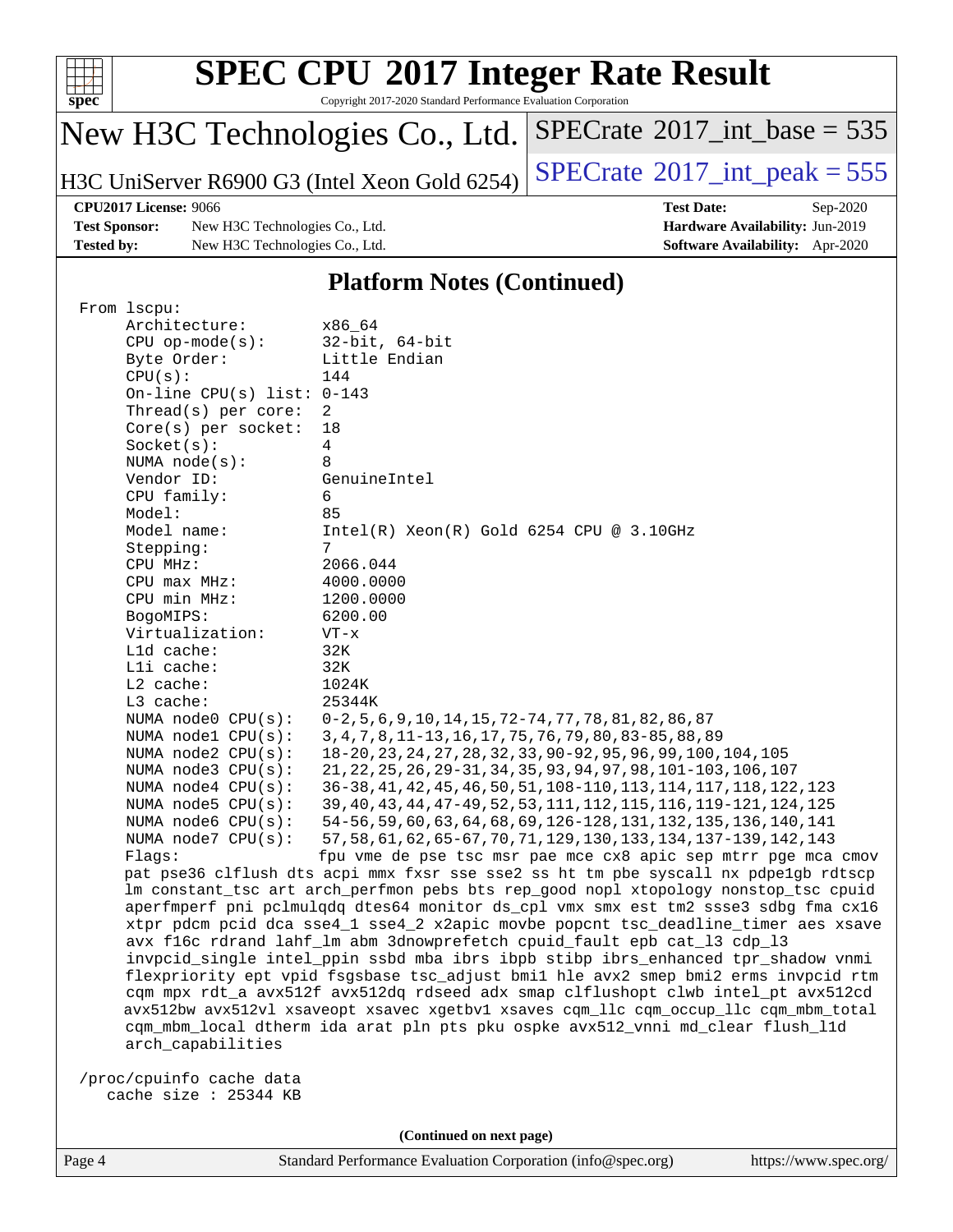

Copyright 2017-2020 Standard Performance Evaluation Corporation

## New H3C Technologies Co., Ltd.

H3C UniServer R6900 G3 (Intel Xeon Gold 6254)  $\left|$  [SPECrate](http://www.spec.org/auto/cpu2017/Docs/result-fields.html#SPECrate2017intpeak)<sup>®</sup>[2017\\_int\\_peak = 5](http://www.spec.org/auto/cpu2017/Docs/result-fields.html#SPECrate2017intpeak)55

 $SPECTate$ <sup>®</sup>[2017\\_int\\_base =](http://www.spec.org/auto/cpu2017/Docs/result-fields.html#SPECrate2017intbase) 535

**[Test Sponsor:](http://www.spec.org/auto/cpu2017/Docs/result-fields.html#TestSponsor)** New H3C Technologies Co., Ltd. **[Hardware Availability:](http://www.spec.org/auto/cpu2017/Docs/result-fields.html#HardwareAvailability)** Jun-2019 **[Tested by:](http://www.spec.org/auto/cpu2017/Docs/result-fields.html#Testedby)** New H3C Technologies Co., Ltd. **[Software Availability:](http://www.spec.org/auto/cpu2017/Docs/result-fields.html#SoftwareAvailability)** Apr-2020

**[CPU2017 License:](http://www.spec.org/auto/cpu2017/Docs/result-fields.html#CPU2017License)** 9066 **[Test Date:](http://www.spec.org/auto/cpu2017/Docs/result-fields.html#TestDate)** Sep-2020

#### **[Platform Notes \(Continued\)](http://www.spec.org/auto/cpu2017/Docs/result-fields.html#PlatformNotes)**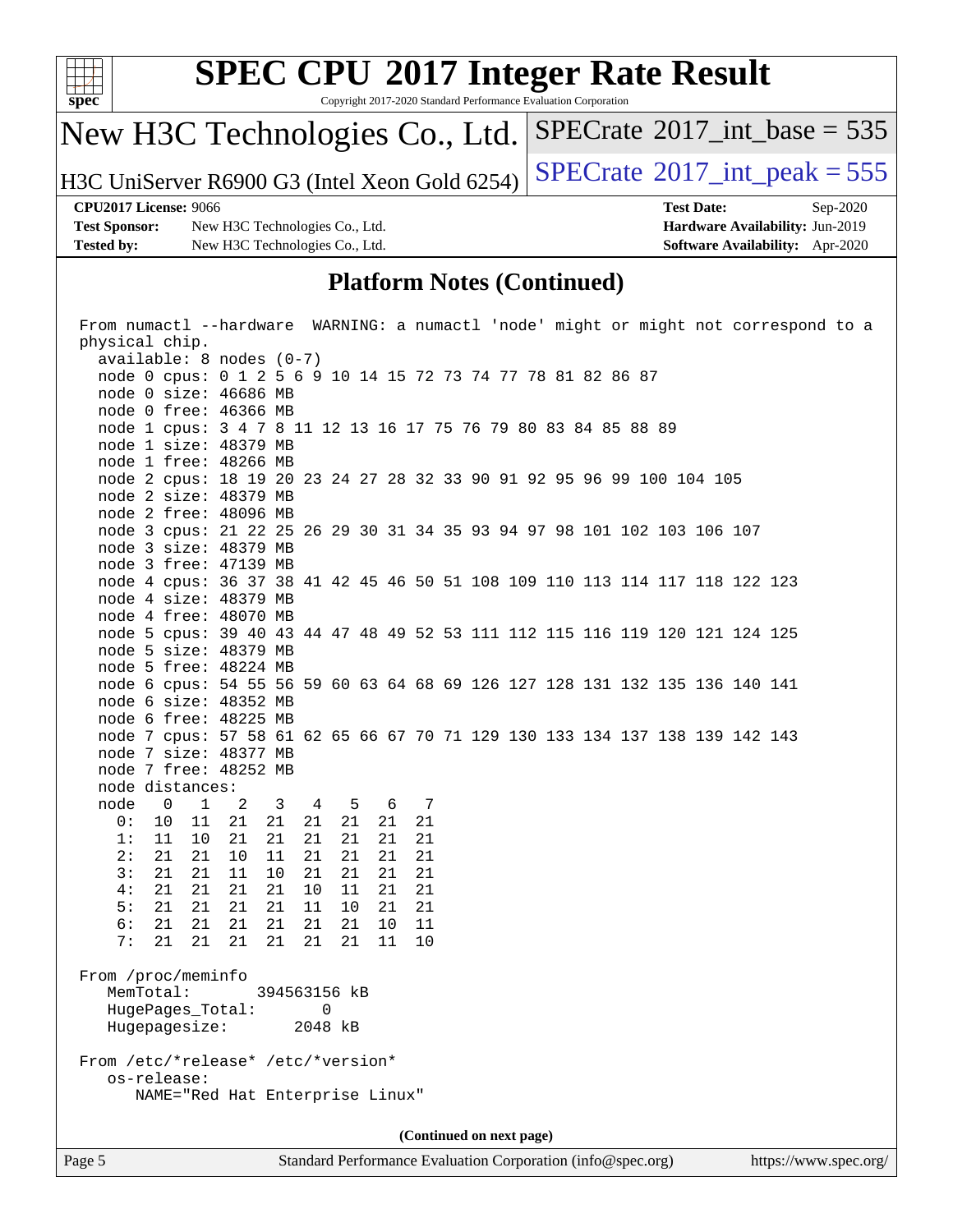

Copyright 2017-2020 Standard Performance Evaluation Corporation

New H3C Technologies Co., Ltd.

H3C UniServer R6900 G3 (Intel Xeon Gold 6254) [SPECrate](http://www.spec.org/auto/cpu2017/Docs/result-fields.html#SPECrate2017intpeak)<sup>®</sup>[2017\\_int\\_peak = 5](http://www.spec.org/auto/cpu2017/Docs/result-fields.html#SPECrate2017intpeak)55

 $SPECTate$ <sup>®</sup>[2017\\_int\\_base =](http://www.spec.org/auto/cpu2017/Docs/result-fields.html#SPECrate2017intbase) 535

**[Test Sponsor:](http://www.spec.org/auto/cpu2017/Docs/result-fields.html#TestSponsor)** New H3C Technologies Co., Ltd. **[Hardware Availability:](http://www.spec.org/auto/cpu2017/Docs/result-fields.html#HardwareAvailability)** Jun-2019 **[Tested by:](http://www.spec.org/auto/cpu2017/Docs/result-fields.html#Testedby)** New H3C Technologies Co., Ltd. **[Software Availability:](http://www.spec.org/auto/cpu2017/Docs/result-fields.html#SoftwareAvailability)** Apr-2020

**[CPU2017 License:](http://www.spec.org/auto/cpu2017/Docs/result-fields.html#CPU2017License)** 9066 **[Test Date:](http://www.spec.org/auto/cpu2017/Docs/result-fields.html#TestDate)** Sep-2020

#### **[Platform Notes \(Continued\)](http://www.spec.org/auto/cpu2017/Docs/result-fields.html#PlatformNotes)**

Page 6 Standard Performance Evaluation Corporation [\(info@spec.org\)](mailto:info@spec.org) <https://www.spec.org/> VERSION="8.2 (Ootpa)" ID="rhel" ID\_LIKE="fedora" VERSION\_ID="8.2" PLATFORM\_ID="platform:el8" PRETTY\_NAME="Red Hat Enterprise Linux 8.2 (Ootpa)" ANSI\_COLOR="0;31" redhat-release: Red Hat Enterprise Linux release 8.2 (Ootpa) system-release: Red Hat Enterprise Linux release 8.2 (Ootpa) system-release-cpe: cpe:/o:redhat:enterprise\_linux:8.2:ga uname -a: Linux localhost.localdomain 4.18.0-193.el8.x86\_64 #1 SMP Fri Mar 27 14:35:58 UTC 2020 x86\_64 x86\_64 x86\_64 GNU/Linux Kernel self-reported vulnerability status: itlb\_multihit: KVM: Mitigation: Split huge pages CVE-2018-3620 (L1 Terminal Fault): Not affected Microarchitectural Data Sampling: Not affected CVE-2017-5754 (Meltdown): Not affected CVE-2018-3639 (Speculative Store Bypass): Mitigation: Speculative Store Bypass disabled via prctl and seccomp CVE-2017-5753 (Spectre variant 1): Mitigation: usercopy/swapgs barriers and \_\_user pointer sanitization CVE-2017-5715 (Spectre variant 2): Mitigation: Enhanced IBRS, IBPB: conditional, RSB filling tsx\_async\_abort: Mitigation: Clear CPU buffers; SMT vulnerable run-level 3 Sep 19 11:28 SPEC is set to: /home/speccpu Filesystem Type Size Used Avail Use% Mounted on /dev/mapper/rhel-home xfs 839G 29G 810G 4% /home From /sys/devices/virtual/dmi/id BIOS: American Megatrends Inc. 2.00.33 08/22/2019 Vendor: New H3C Technologies Co., Ltd. Product: H3C UniServer R6900 G3 Product Family: Rack Serial: 210235A3T0H204000004 Additional information from dmidecode follows. WARNING: Use caution when you interpret this section. The 'dmidecode' program reads system data which is "intended to allow hardware to be accurately determined", but the intent may not be met, as there are frequent changes to hardware, firmware, and the "DMTF SMBIOS" standard. Memory: **(Continued on next page)**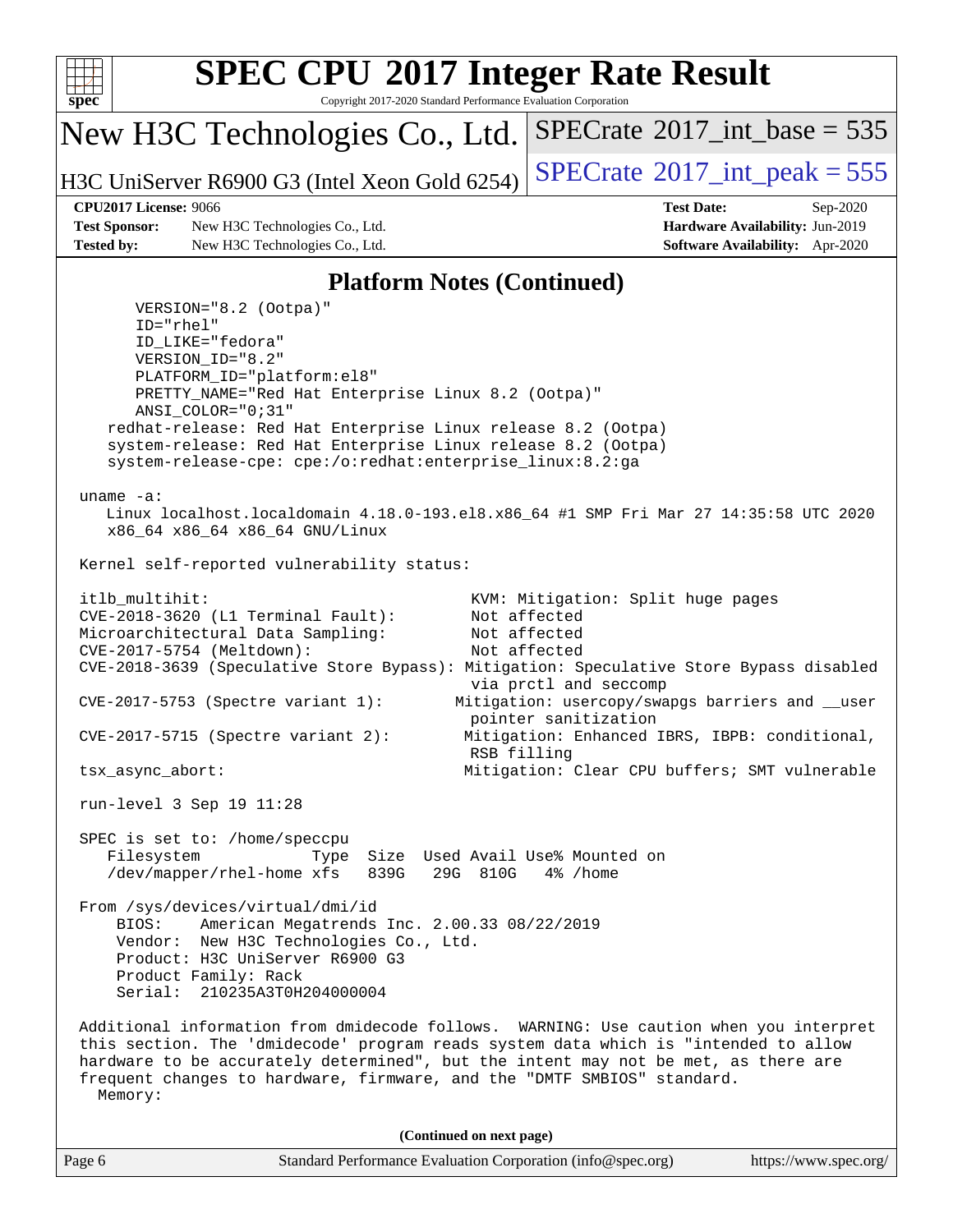

Copyright 2017-2020 Standard Performance Evaluation Corporation

## New H3C Technologies Co., Ltd.

H3C UniServer R6900 G3 (Intel Xeon Gold 6254) [SPECrate](http://www.spec.org/auto/cpu2017/Docs/result-fields.html#SPECrate2017intpeak)<sup>®</sup>[2017\\_int\\_peak = 5](http://www.spec.org/auto/cpu2017/Docs/result-fields.html#SPECrate2017intpeak)55

 $SPECrate$ <sup>®</sup>[2017\\_int\\_base =](http://www.spec.org/auto/cpu2017/Docs/result-fields.html#SPECrate2017intbase) 535

**[Test Sponsor:](http://www.spec.org/auto/cpu2017/Docs/result-fields.html#TestSponsor)** New H3C Technologies Co., Ltd. **[Hardware Availability:](http://www.spec.org/auto/cpu2017/Docs/result-fields.html#HardwareAvailability)** Jun-2019 **[Tested by:](http://www.spec.org/auto/cpu2017/Docs/result-fields.html#Testedby)** New H3C Technologies Co., Ltd. **[Software Availability:](http://www.spec.org/auto/cpu2017/Docs/result-fields.html#SoftwareAvailability)** Apr-2020

**[CPU2017 License:](http://www.spec.org/auto/cpu2017/Docs/result-fields.html#CPU2017License)** 9066 **[Test Date:](http://www.spec.org/auto/cpu2017/Docs/result-fields.html#TestDate)** Sep-2020

#### **[Platform Notes \(Continued\)](http://www.spec.org/auto/cpu2017/Docs/result-fields.html#PlatformNotes)**

 24x Micron 18ASF2G72PDZ-2G9E1 16 GB 2 rank 2933 24x NO DIMM NO DIMM

(End of data from sysinfo program)

#### **[Compiler Version Notes](http://www.spec.org/auto/cpu2017/Docs/result-fields.html#CompilerVersionNotes)**

| Intel(R) C Compiler for applications running on IA-32, Version 2021.1 NextGen<br>Build 20200304<br>Copyright (C) 1985-2020 Intel Corporation. All rights reserved.<br>---------------------------<br>500.perlbench_r(base) 502.gcc_r(base) 505.mcf_r(base, peak)<br>C<br>525.x264_r(base, peak) 557.xz_r(base)<br>Intel(R) C Compiler for applications running on $Intel(R) 64$ , Version 2021.1<br>NextGen Build 20200304<br>Copyright (C) 1985-2020 Intel Corporation. All rights reserved.<br>500.perlbench_r(peak) 557.xz_r(peak)<br>C<br>Intel(R) C Intel(R) 64 Compiler for applications running on Intel(R) 64,<br>Version 19.1.1.217 Build 20200306<br>Copyright (C) 1985-2020 Intel Corporation. All rights reserved.<br>$ 502.\mathrm{gcc\_r}(\mathrm{peak}) $<br>$\mathcal{C}$<br>Intel(R) C Compiler for applications running on IA-32, Version 2021.1 NextGen<br>Build 20200304<br>Copyright (C) 1985-2020 Intel Corporation. All rights reserved.<br>------------------------<br>$500. perlbench_r(base) 502. gcc_r(base) 505.mcf_r(base, peak)$<br>C<br>525.x264_r(base, peak) 557.xz_r(base)<br>Intel(R) C Compiler for applications running on Intel(R) 64, Version 2021.1<br>NextGen Build 20200304<br>(Continued on next page) | Page 7 | Standard Performance Evaluation Corporation (info@spec.org)<br>https://www.spec.org/ |
|---------------------------------------------------------------------------------------------------------------------------------------------------------------------------------------------------------------------------------------------------------------------------------------------------------------------------------------------------------------------------------------------------------------------------------------------------------------------------------------------------------------------------------------------------------------------------------------------------------------------------------------------------------------------------------------------------------------------------------------------------------------------------------------------------------------------------------------------------------------------------------------------------------------------------------------------------------------------------------------------------------------------------------------------------------------------------------------------------------------------------------------------------------------------------------------------------------------------------------------------------|--------|--------------------------------------------------------------------------------------|
|                                                                                                                                                                                                                                                                                                                                                                                                                                                                                                                                                                                                                                                                                                                                                                                                                                                                                                                                                                                                                                                                                                                                                                                                                                                   |        |                                                                                      |
|                                                                                                                                                                                                                                                                                                                                                                                                                                                                                                                                                                                                                                                                                                                                                                                                                                                                                                                                                                                                                                                                                                                                                                                                                                                   |        |                                                                                      |
|                                                                                                                                                                                                                                                                                                                                                                                                                                                                                                                                                                                                                                                                                                                                                                                                                                                                                                                                                                                                                                                                                                                                                                                                                                                   |        |                                                                                      |
|                                                                                                                                                                                                                                                                                                                                                                                                                                                                                                                                                                                                                                                                                                                                                                                                                                                                                                                                                                                                                                                                                                                                                                                                                                                   |        |                                                                                      |
|                                                                                                                                                                                                                                                                                                                                                                                                                                                                                                                                                                                                                                                                                                                                                                                                                                                                                                                                                                                                                                                                                                                                                                                                                                                   |        |                                                                                      |
|                                                                                                                                                                                                                                                                                                                                                                                                                                                                                                                                                                                                                                                                                                                                                                                                                                                                                                                                                                                                                                                                                                                                                                                                                                                   |        |                                                                                      |
|                                                                                                                                                                                                                                                                                                                                                                                                                                                                                                                                                                                                                                                                                                                                                                                                                                                                                                                                                                                                                                                                                                                                                                                                                                                   |        |                                                                                      |
|                                                                                                                                                                                                                                                                                                                                                                                                                                                                                                                                                                                                                                                                                                                                                                                                                                                                                                                                                                                                                                                                                                                                                                                                                                                   |        |                                                                                      |
|                                                                                                                                                                                                                                                                                                                                                                                                                                                                                                                                                                                                                                                                                                                                                                                                                                                                                                                                                                                                                                                                                                                                                                                                                                                   |        |                                                                                      |
|                                                                                                                                                                                                                                                                                                                                                                                                                                                                                                                                                                                                                                                                                                                                                                                                                                                                                                                                                                                                                                                                                                                                                                                                                                                   |        |                                                                                      |
| ====================<br>-------------------------------                                                                                                                                                                                                                                                                                                                                                                                                                                                                                                                                                                                                                                                                                                                                                                                                                                                                                                                                                                                                                                                                                                                                                                                           | C      | $\vert$ 502.gcc_r(peak)                                                              |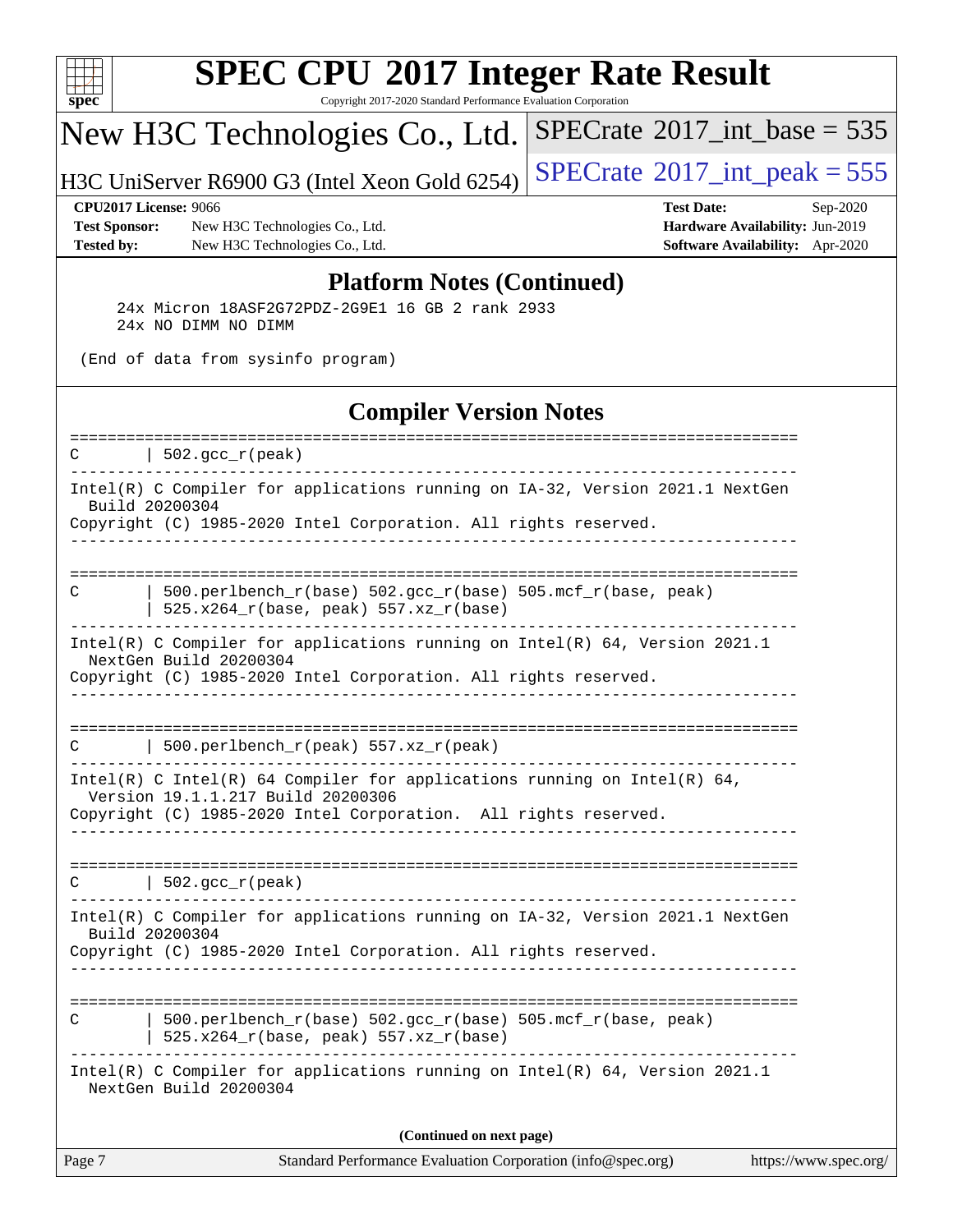| u<br>r |  |  |  |  |  |
|--------|--|--|--|--|--|

Copyright 2017-2020 Standard Performance Evaluation Corporation

## New H3C Technologies Co., Ltd.

H3C UniServer R6900 G3 (Intel Xeon Gold 6254)  $\left|$  [SPECrate](http://www.spec.org/auto/cpu2017/Docs/result-fields.html#SPECrate2017intpeak)<sup>®</sup>[2017\\_int\\_peak = 5](http://www.spec.org/auto/cpu2017/Docs/result-fields.html#SPECrate2017intpeak)55

 $SPECrate$ <sup>®</sup>[2017\\_int\\_base =](http://www.spec.org/auto/cpu2017/Docs/result-fields.html#SPECrate2017intbase) 535

**[Test Sponsor:](http://www.spec.org/auto/cpu2017/Docs/result-fields.html#TestSponsor)** New H3C Technologies Co., Ltd. **[Hardware Availability:](http://www.spec.org/auto/cpu2017/Docs/result-fields.html#HardwareAvailability)** Jun-2019 **[Tested by:](http://www.spec.org/auto/cpu2017/Docs/result-fields.html#Testedby)** New H3C Technologies Co., Ltd. **[Software Availability:](http://www.spec.org/auto/cpu2017/Docs/result-fields.html#SoftwareAvailability)** Apr-2020

**[CPU2017 License:](http://www.spec.org/auto/cpu2017/Docs/result-fields.html#CPU2017License)** 9066 **[Test Date:](http://www.spec.org/auto/cpu2017/Docs/result-fields.html#TestDate)** Sep-2020

### **[Compiler Version Notes \(Continued\)](http://www.spec.org/auto/cpu2017/Docs/result-fields.html#CompilerVersionNotes)**

| Page 8  | Standard Performance Evaluation Corporation (info@spec.org)                                                                                                                      | https://www.spec.org/ |
|---------|----------------------------------------------------------------------------------------------------------------------------------------------------------------------------------|-----------------------|
|         | (Continued on next page)                                                                                                                                                         |                       |
| Fortran | 548.exchange2_r(base, peak)                                                                                                                                                      |                       |
|         | Intel(R) $C++$ Compiler for applications running on Intel(R) 64, Version 2021.1<br>NextGen Build 20200304<br>Copyright (C) 1985-2020 Intel Corporation. All rights reserved.     |                       |
| $C++$   | 520.omnetpp_r(base, peak) 523.xalancbmk_r(base, peak)<br>531.deepsjeng_r(base, peak) 541.leela_r(base, peak)<br>------------                                                     |                       |
|         |                                                                                                                                                                                  |                       |
|         | Intel(R) C Intel(R) 64 Compiler for applications running on Intel(R) 64,<br>Version 19.1.1.217 Build 20200306<br>Copyright (C) 1985-2020 Intel Corporation. All rights reserved. |                       |
|         | 500.perlbench_r(peak) 557.xz_r(peak)                                                                                                                                             |                       |
|         | Intel(R) C Compiler for applications running on Intel(R) $64$ , Version 2021.1<br>NextGen Build 20200304<br>Copyright (C) 1985-2020 Intel Corporation. All rights reserved.      |                       |
| C       | 500.perlbench_r(base) 502.gcc_r(base) 505.mcf_r(base, peak)<br>$525.x264_r(base, peak) 557.xz_r(base)$                                                                           |                       |
|         | Intel(R) C Compiler for applications running on IA-32, Version 2021.1 NextGen<br>Build 20200304<br>Copyright (C) 1985-2020 Intel Corporation. All rights reserved.               |                       |
| C       | $502.\text{gcc\_r}(\text{peak})$                                                                                                                                                 |                       |
|         | Copyright (C) 1985-2020 Intel Corporation. All rights reserved.                                                                                                                  |                       |
|         | Intel(R) C Intel(R) 64 Compiler for applications running on Intel(R) 64,<br>Version 19.1.1.217 Build 20200306                                                                    |                       |
| C       | 500.perlbench_r(peak) 557.xz_r(peak)                                                                                                                                             |                       |
|         |                                                                                                                                                                                  |                       |
|         | $\frac{1}{2}$<br>Copyright (C) 1985-2020 Intel Corporation. All rights reserved.                                                                                                 |                       |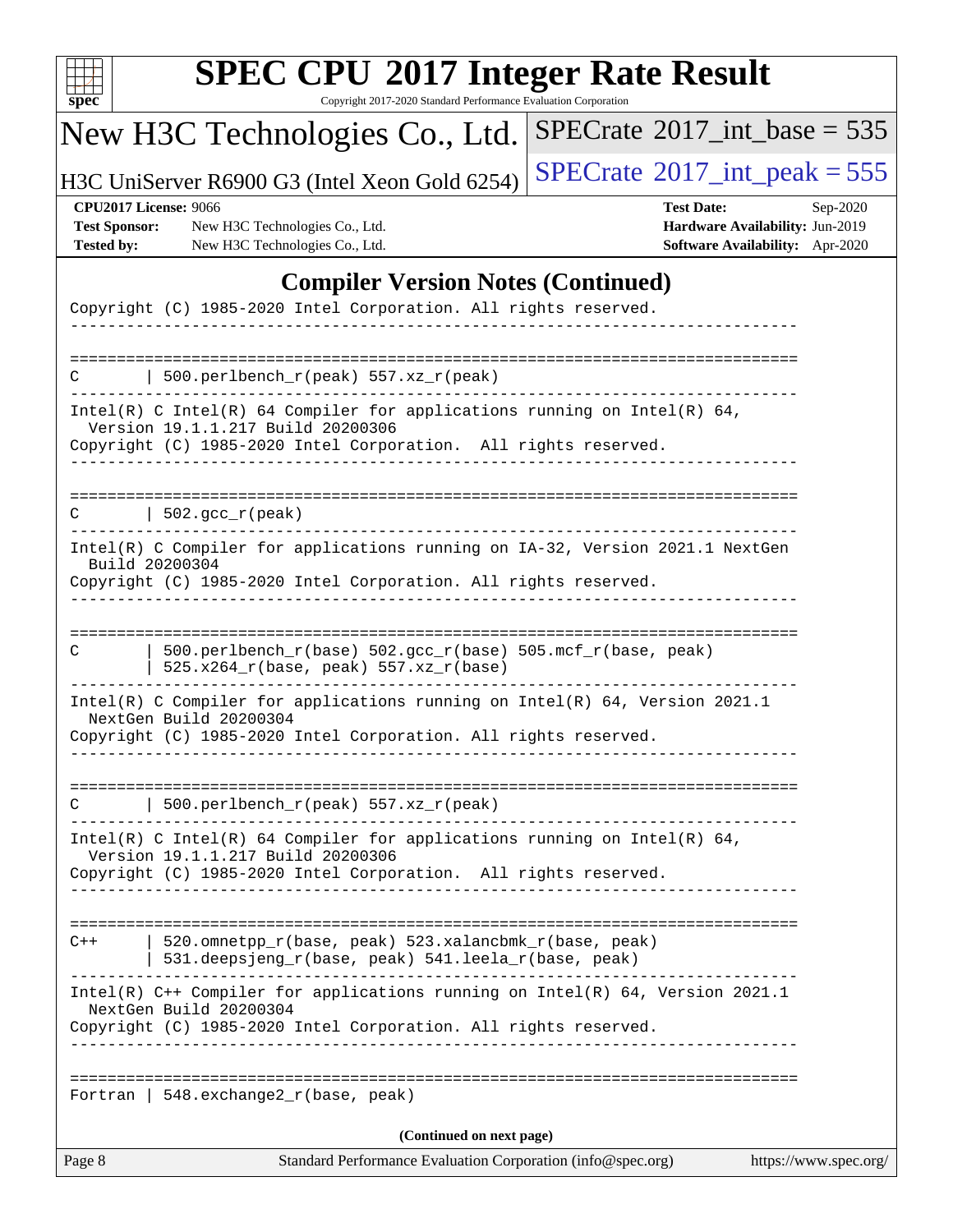

Copyright 2017-2020 Standard Performance Evaluation Corporation

## New H3C Technologies Co., Ltd.

H3C UniServer R6900 G3 (Intel Xeon Gold 6254)  $\left|$  [SPECrate](http://www.spec.org/auto/cpu2017/Docs/result-fields.html#SPECrate2017intpeak)®[2017\\_int\\_peak = 5](http://www.spec.org/auto/cpu2017/Docs/result-fields.html#SPECrate2017intpeak)55

 $SPECTate$ <sup>®</sup>[2017\\_int\\_base =](http://www.spec.org/auto/cpu2017/Docs/result-fields.html#SPECrate2017intbase) 535

**[Test Sponsor:](http://www.spec.org/auto/cpu2017/Docs/result-fields.html#TestSponsor)** New H3C Technologies Co., Ltd. **[Hardware Availability:](http://www.spec.org/auto/cpu2017/Docs/result-fields.html#HardwareAvailability)** Jun-2019 **[Tested by:](http://www.spec.org/auto/cpu2017/Docs/result-fields.html#Testedby)** New H3C Technologies Co., Ltd. **[Software Availability:](http://www.spec.org/auto/cpu2017/Docs/result-fields.html#SoftwareAvailability)** Apr-2020

**[CPU2017 License:](http://www.spec.org/auto/cpu2017/Docs/result-fields.html#CPU2017License)** 9066 **[Test Date:](http://www.spec.org/auto/cpu2017/Docs/result-fields.html#TestDate)** Sep-2020

### **[Compiler Version Notes \(Continued\)](http://www.spec.org/auto/cpu2017/Docs/result-fields.html#CompilerVersionNotes)**

------------------------------------------------------------------------------ Intel(R) Fortran Intel(R) 64 Compiler for applications running on Intel(R) 64, Version 19.1.1.217 Build 20200306 Copyright (C) 1985-2020 Intel Corporation. All rights reserved. ------------------------------------------------------------------------------

### **[Base Compiler Invocation](http://www.spec.org/auto/cpu2017/Docs/result-fields.html#BaseCompilerInvocation)**

[C benchmarks](http://www.spec.org/auto/cpu2017/Docs/result-fields.html#Cbenchmarks):  $i$ cc

[C++ benchmarks:](http://www.spec.org/auto/cpu2017/Docs/result-fields.html#CXXbenchmarks) [icpc](http://www.spec.org/cpu2017/results/res2020q4/cpu2017-20200927-24042.flags.html#user_CXXbase_intel_icpc_c510b6838c7f56d33e37e94d029a35b4a7bccf4766a728ee175e80a419847e808290a9b78be685c44ab727ea267ec2f070ec5dc83b407c0218cded6866a35d07)

[Fortran benchmarks](http://www.spec.org/auto/cpu2017/Docs/result-fields.html#Fortranbenchmarks): [ifort](http://www.spec.org/cpu2017/results/res2020q4/cpu2017-20200927-24042.flags.html#user_FCbase_intel_ifort_8111460550e3ca792625aed983ce982f94888b8b503583aa7ba2b8303487b4d8a21a13e7191a45c5fd58ff318f48f9492884d4413fa793fd88dd292cad7027ca)

## **[Base Portability Flags](http://www.spec.org/auto/cpu2017/Docs/result-fields.html#BasePortabilityFlags)**

 500.perlbench\_r: [-DSPEC\\_LP64](http://www.spec.org/cpu2017/results/res2020q4/cpu2017-20200927-24042.flags.html#b500.perlbench_r_basePORTABILITY_DSPEC_LP64) [-DSPEC\\_LINUX\\_X64](http://www.spec.org/cpu2017/results/res2020q4/cpu2017-20200927-24042.flags.html#b500.perlbench_r_baseCPORTABILITY_DSPEC_LINUX_X64) 502.gcc\_r: [-DSPEC\\_LP64](http://www.spec.org/cpu2017/results/res2020q4/cpu2017-20200927-24042.flags.html#suite_basePORTABILITY502_gcc_r_DSPEC_LP64) 505.mcf\_r: [-DSPEC\\_LP64](http://www.spec.org/cpu2017/results/res2020q4/cpu2017-20200927-24042.flags.html#suite_basePORTABILITY505_mcf_r_DSPEC_LP64) 520.omnetpp\_r: [-DSPEC\\_LP64](http://www.spec.org/cpu2017/results/res2020q4/cpu2017-20200927-24042.flags.html#suite_basePORTABILITY520_omnetpp_r_DSPEC_LP64) 523.xalancbmk\_r: [-DSPEC\\_LP64](http://www.spec.org/cpu2017/results/res2020q4/cpu2017-20200927-24042.flags.html#suite_basePORTABILITY523_xalancbmk_r_DSPEC_LP64) [-DSPEC\\_LINUX](http://www.spec.org/cpu2017/results/res2020q4/cpu2017-20200927-24042.flags.html#b523.xalancbmk_r_baseCXXPORTABILITY_DSPEC_LINUX) 525.x264\_r: [-DSPEC\\_LP64](http://www.spec.org/cpu2017/results/res2020q4/cpu2017-20200927-24042.flags.html#suite_basePORTABILITY525_x264_r_DSPEC_LP64) 531.deepsjeng\_r: [-DSPEC\\_LP64](http://www.spec.org/cpu2017/results/res2020q4/cpu2017-20200927-24042.flags.html#suite_basePORTABILITY531_deepsjeng_r_DSPEC_LP64) 541.leela\_r: [-DSPEC\\_LP64](http://www.spec.org/cpu2017/results/res2020q4/cpu2017-20200927-24042.flags.html#suite_basePORTABILITY541_leela_r_DSPEC_LP64) 548.exchange2\_r: [-DSPEC\\_LP64](http://www.spec.org/cpu2017/results/res2020q4/cpu2017-20200927-24042.flags.html#suite_basePORTABILITY548_exchange2_r_DSPEC_LP64) 557.xz\_r: [-DSPEC\\_LP64](http://www.spec.org/cpu2017/results/res2020q4/cpu2017-20200927-24042.flags.html#suite_basePORTABILITY557_xz_r_DSPEC_LP64)

## **[Base Optimization Flags](http://www.spec.org/auto/cpu2017/Docs/result-fields.html#BaseOptimizationFlags)**

| C benchmarks:                                                                                  |
|------------------------------------------------------------------------------------------------|
| -m64 -qnextgen -std=c11                                                                        |
| -Wl,-plugin-opt=-x86-branches-within-32B-boundaries -Wl,-z, muldefs                            |
| -xCORE-AVX512 -03 -ffast-math -flto -mfpmath=sse -funroll-loops                                |
| -fuse-1d=gold -gopt-mem-layout-trans=4                                                         |
| -L/usr/local/IntelCompiler19/compilers_and_libraries_2020.1.217/linux/compiler/lib/intel64_lin |
| -lqkmalloc                                                                                     |
|                                                                                                |
|                                                                                                |
|                                                                                                |

**(Continued on next page)**

Page 9 Standard Performance Evaluation Corporation [\(info@spec.org\)](mailto:info@spec.org) <https://www.spec.org/>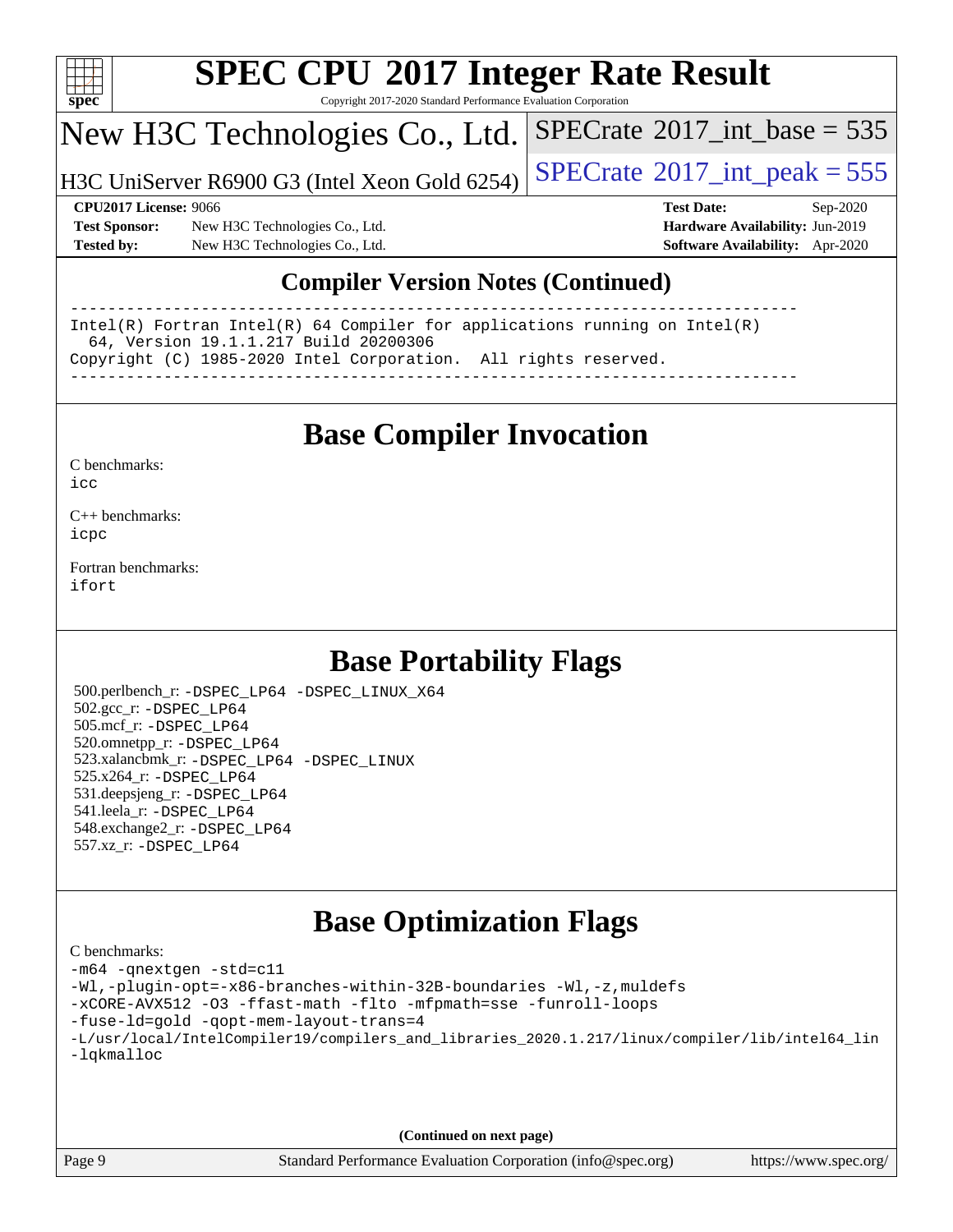

Copyright 2017-2020 Standard Performance Evaluation Corporation

## New H3C Technologies Co., Ltd.

H3C UniServer R6900 G3 (Intel Xeon Gold 6254)  $\vert$  [SPECrate](http://www.spec.org/auto/cpu2017/Docs/result-fields.html#SPECrate2017intpeak)®[2017\\_int\\_peak = 5](http://www.spec.org/auto/cpu2017/Docs/result-fields.html#SPECrate2017intpeak)55

 $SPECTate$ <sup>®</sup>[2017\\_int\\_base =](http://www.spec.org/auto/cpu2017/Docs/result-fields.html#SPECrate2017intbase) 535

**[Test Sponsor:](http://www.spec.org/auto/cpu2017/Docs/result-fields.html#TestSponsor)** New H3C Technologies Co., Ltd. **[Hardware Availability:](http://www.spec.org/auto/cpu2017/Docs/result-fields.html#HardwareAvailability)** Jun-2019 **[Tested by:](http://www.spec.org/auto/cpu2017/Docs/result-fields.html#Testedby)** New H3C Technologies Co., Ltd. **[Software Availability:](http://www.spec.org/auto/cpu2017/Docs/result-fields.html#SoftwareAvailability)** Apr-2020

**[CPU2017 License:](http://www.spec.org/auto/cpu2017/Docs/result-fields.html#CPU2017License)** 9066 **[Test Date:](http://www.spec.org/auto/cpu2017/Docs/result-fields.html#TestDate)** Sep-2020

## **[Base Optimization Flags \(Continued\)](http://www.spec.org/auto/cpu2017/Docs/result-fields.html#BaseOptimizationFlags)**

#### [C++ benchmarks:](http://www.spec.org/auto/cpu2017/Docs/result-fields.html#CXXbenchmarks)

[-m64](http://www.spec.org/cpu2017/results/res2020q4/cpu2017-20200927-24042.flags.html#user_CXXbase_m64-icc) [-qnextgen](http://www.spec.org/cpu2017/results/res2020q4/cpu2017-20200927-24042.flags.html#user_CXXbase_f-qnextgen) [-Wl,-plugin-opt=-x86-branches-within-32B-boundaries](http://www.spec.org/cpu2017/results/res2020q4/cpu2017-20200927-24042.flags.html#user_CXXbase_f-x86-branches-within-32B-boundaries_0098b4e4317ae60947b7b728078a624952a08ac37a3c797dfb4ffeb399e0c61a9dd0f2f44ce917e9361fb9076ccb15e7824594512dd315205382d84209e912f3) [-Wl,-z,muldefs](http://www.spec.org/cpu2017/results/res2020q4/cpu2017-20200927-24042.flags.html#user_CXXbase_link_force_multiple1_b4cbdb97b34bdee9ceefcfe54f4c8ea74255f0b02a4b23e853cdb0e18eb4525ac79b5a88067c842dd0ee6996c24547a27a4b99331201badda8798ef8a743f577) [-xCORE-AVX512](http://www.spec.org/cpu2017/results/res2020q4/cpu2017-20200927-24042.flags.html#user_CXXbase_f-xCORE-AVX512) [-O3](http://www.spec.org/cpu2017/results/res2020q4/cpu2017-20200927-24042.flags.html#user_CXXbase_f-O3) [-ffast-math](http://www.spec.org/cpu2017/results/res2020q4/cpu2017-20200927-24042.flags.html#user_CXXbase_f-ffast-math) [-flto](http://www.spec.org/cpu2017/results/res2020q4/cpu2017-20200927-24042.flags.html#user_CXXbase_f-flto) [-mfpmath=sse](http://www.spec.org/cpu2017/results/res2020q4/cpu2017-20200927-24042.flags.html#user_CXXbase_f-mfpmath_70eb8fac26bde974f8ab713bc9086c5621c0b8d2f6c86f38af0bd7062540daf19db5f3a066d8c6684be05d84c9b6322eb3b5be6619d967835195b93d6c02afa1) [-funroll-loops](http://www.spec.org/cpu2017/results/res2020q4/cpu2017-20200927-24042.flags.html#user_CXXbase_f-funroll-loops) [-fuse-ld=gold](http://www.spec.org/cpu2017/results/res2020q4/cpu2017-20200927-24042.flags.html#user_CXXbase_f-fuse-ld_920b3586e2b8c6e0748b9c84fa9b744736ba725a32cab14ad8f3d4ad28eecb2f59d1144823d2e17006539a88734fe1fc08fc3035f7676166309105a78aaabc32) [-qopt-mem-layout-trans=4](http://www.spec.org/cpu2017/results/res2020q4/cpu2017-20200927-24042.flags.html#user_CXXbase_f-qopt-mem-layout-trans_fa39e755916c150a61361b7846f310bcdf6f04e385ef281cadf3647acec3f0ae266d1a1d22d972a7087a248fd4e6ca390a3634700869573d231a252c784941a8) [-L/usr/local/IntelCompiler19/compilers\\_and\\_libraries\\_2020.1.217/linux/compiler/lib/intel64\\_lin](http://www.spec.org/cpu2017/results/res2020q4/cpu2017-20200927-24042.flags.html#user_CXXbase_linkpath_2cb6f503891ebf8baee7515f4e7d4ec1217444d1d05903cc0091ac4158de400651d2b2313a9fa414cb8a8f0e16ab029634f5c6db340f400369c190d4db8a54a0) [-lqkmalloc](http://www.spec.org/cpu2017/results/res2020q4/cpu2017-20200927-24042.flags.html#user_CXXbase_qkmalloc_link_lib_79a818439969f771c6bc311cfd333c00fc099dad35c030f5aab9dda831713d2015205805422f83de8875488a2991c0a156aaa600e1f9138f8fc37004abc96dc5)

#### [Fortran benchmarks:](http://www.spec.org/auto/cpu2017/Docs/result-fields.html#Fortranbenchmarks)

[-m64](http://www.spec.org/cpu2017/results/res2020q4/cpu2017-20200927-24042.flags.html#user_FCbase_m64-icc) [-Wl,-plugin-opt=-x86-branches-within-32B-boundaries](http://www.spec.org/cpu2017/results/res2020q4/cpu2017-20200927-24042.flags.html#user_FCbase_f-x86-branches-within-32B-boundaries_0098b4e4317ae60947b7b728078a624952a08ac37a3c797dfb4ffeb399e0c61a9dd0f2f44ce917e9361fb9076ccb15e7824594512dd315205382d84209e912f3) [-Wl,-z,muldefs](http://www.spec.org/cpu2017/results/res2020q4/cpu2017-20200927-24042.flags.html#user_FCbase_link_force_multiple1_b4cbdb97b34bdee9ceefcfe54f4c8ea74255f0b02a4b23e853cdb0e18eb4525ac79b5a88067c842dd0ee6996c24547a27a4b99331201badda8798ef8a743f577) [-xCORE-AVX512](http://www.spec.org/cpu2017/results/res2020q4/cpu2017-20200927-24042.flags.html#user_FCbase_f-xCORE-AVX512) [-O3](http://www.spec.org/cpu2017/results/res2020q4/cpu2017-20200927-24042.flags.html#user_FCbase_f-O3) [-ipo](http://www.spec.org/cpu2017/results/res2020q4/cpu2017-20200927-24042.flags.html#user_FCbase_f-ipo) [-no-prec-div](http://www.spec.org/cpu2017/results/res2020q4/cpu2017-20200927-24042.flags.html#user_FCbase_f-no-prec-div) [-qopt-mem-layout-trans=4](http://www.spec.org/cpu2017/results/res2020q4/cpu2017-20200927-24042.flags.html#user_FCbase_f-qopt-mem-layout-trans_fa39e755916c150a61361b7846f310bcdf6f04e385ef281cadf3647acec3f0ae266d1a1d22d972a7087a248fd4e6ca390a3634700869573d231a252c784941a8) [-nostandard-realloc-lhs](http://www.spec.org/cpu2017/results/res2020q4/cpu2017-20200927-24042.flags.html#user_FCbase_f_2003_std_realloc_82b4557e90729c0f113870c07e44d33d6f5a304b4f63d4c15d2d0f1fab99f5daaed73bdb9275d9ae411527f28b936061aa8b9c8f2d63842963b95c9dd6426b8a) [-align array32byte](http://www.spec.org/cpu2017/results/res2020q4/cpu2017-20200927-24042.flags.html#user_FCbase_align_array32byte_b982fe038af199962ba9a80c053b8342c548c85b40b8e86eb3cc33dee0d7986a4af373ac2d51c3f7cf710a18d62fdce2948f201cd044323541f22fc0fffc51b6) [-auto](http://www.spec.org/cpu2017/results/res2020q4/cpu2017-20200927-24042.flags.html#user_FCbase_f-auto) [-mbranches-within-32B-boundaries](http://www.spec.org/cpu2017/results/res2020q4/cpu2017-20200927-24042.flags.html#user_FCbase_f-mbranches-within-32B-boundaries) [-L/usr/local/IntelCompiler19/compilers\\_and\\_libraries\\_2020.1.217/linux/compiler/lib/intel64\\_lin](http://www.spec.org/cpu2017/results/res2020q4/cpu2017-20200927-24042.flags.html#user_FCbase_linkpath_2cb6f503891ebf8baee7515f4e7d4ec1217444d1d05903cc0091ac4158de400651d2b2313a9fa414cb8a8f0e16ab029634f5c6db340f400369c190d4db8a54a0) [-lqkmalloc](http://www.spec.org/cpu2017/results/res2020q4/cpu2017-20200927-24042.flags.html#user_FCbase_qkmalloc_link_lib_79a818439969f771c6bc311cfd333c00fc099dad35c030f5aab9dda831713d2015205805422f83de8875488a2991c0a156aaa600e1f9138f8fc37004abc96dc5)

## **[Peak Compiler Invocation](http://www.spec.org/auto/cpu2017/Docs/result-fields.html#PeakCompilerInvocation)**

[C benchmarks](http://www.spec.org/auto/cpu2017/Docs/result-fields.html#Cbenchmarks): [icc](http://www.spec.org/cpu2017/results/res2020q4/cpu2017-20200927-24042.flags.html#user_CCpeak_intel_icc_66fc1ee009f7361af1fbd72ca7dcefbb700085f36577c54f309893dd4ec40d12360134090235512931783d35fd58c0460139e722d5067c5574d8eaf2b3e37e92)

[C++ benchmarks:](http://www.spec.org/auto/cpu2017/Docs/result-fields.html#CXXbenchmarks) [icpc](http://www.spec.org/cpu2017/results/res2020q4/cpu2017-20200927-24042.flags.html#user_CXXpeak_intel_icpc_c510b6838c7f56d33e37e94d029a35b4a7bccf4766a728ee175e80a419847e808290a9b78be685c44ab727ea267ec2f070ec5dc83b407c0218cded6866a35d07)

[Fortran benchmarks](http://www.spec.org/auto/cpu2017/Docs/result-fields.html#Fortranbenchmarks): [ifort](http://www.spec.org/cpu2017/results/res2020q4/cpu2017-20200927-24042.flags.html#user_FCpeak_intel_ifort_8111460550e3ca792625aed983ce982f94888b8b503583aa7ba2b8303487b4d8a21a13e7191a45c5fd58ff318f48f9492884d4413fa793fd88dd292cad7027ca)

## **[Peak Portability Flags](http://www.spec.org/auto/cpu2017/Docs/result-fields.html#PeakPortabilityFlags)**

 500.perlbench\_r: [-DSPEC\\_LP64](http://www.spec.org/cpu2017/results/res2020q4/cpu2017-20200927-24042.flags.html#b500.perlbench_r_peakPORTABILITY_DSPEC_LP64) [-DSPEC\\_LINUX\\_X64](http://www.spec.org/cpu2017/results/res2020q4/cpu2017-20200927-24042.flags.html#b500.perlbench_r_peakCPORTABILITY_DSPEC_LINUX_X64) 502.gcc\_r: [-D\\_FILE\\_OFFSET\\_BITS=64](http://www.spec.org/cpu2017/results/res2020q4/cpu2017-20200927-24042.flags.html#user_peakPORTABILITY502_gcc_r_file_offset_bits_64_5ae949a99b284ddf4e95728d47cb0843d81b2eb0e18bdfe74bbf0f61d0b064f4bda2f10ea5eb90e1dcab0e84dbc592acfc5018bc955c18609f94ddb8d550002c) 505.mcf\_r: [-DSPEC\\_LP64](http://www.spec.org/cpu2017/results/res2020q4/cpu2017-20200927-24042.flags.html#suite_peakPORTABILITY505_mcf_r_DSPEC_LP64) 520.omnetpp\_r: [-DSPEC\\_LP64](http://www.spec.org/cpu2017/results/res2020q4/cpu2017-20200927-24042.flags.html#suite_peakPORTABILITY520_omnetpp_r_DSPEC_LP64) 523.xalancbmk\_r: [-DSPEC\\_LP64](http://www.spec.org/cpu2017/results/res2020q4/cpu2017-20200927-24042.flags.html#suite_peakPORTABILITY523_xalancbmk_r_DSPEC_LP64) [-DSPEC\\_LINUX](http://www.spec.org/cpu2017/results/res2020q4/cpu2017-20200927-24042.flags.html#b523.xalancbmk_r_peakCXXPORTABILITY_DSPEC_LINUX) 525.x264\_r: [-DSPEC\\_LP64](http://www.spec.org/cpu2017/results/res2020q4/cpu2017-20200927-24042.flags.html#suite_peakPORTABILITY525_x264_r_DSPEC_LP64) 531.deepsjeng\_r: [-DSPEC\\_LP64](http://www.spec.org/cpu2017/results/res2020q4/cpu2017-20200927-24042.flags.html#suite_peakPORTABILITY531_deepsjeng_r_DSPEC_LP64) 541.leela\_r: [-DSPEC\\_LP64](http://www.spec.org/cpu2017/results/res2020q4/cpu2017-20200927-24042.flags.html#suite_peakPORTABILITY541_leela_r_DSPEC_LP64) 548.exchange2\_r: [-DSPEC\\_LP64](http://www.spec.org/cpu2017/results/res2020q4/cpu2017-20200927-24042.flags.html#suite_peakPORTABILITY548_exchange2_r_DSPEC_LP64) 557.xz\_r: [-DSPEC\\_LP64](http://www.spec.org/cpu2017/results/res2020q4/cpu2017-20200927-24042.flags.html#suite_peakPORTABILITY557_xz_r_DSPEC_LP64)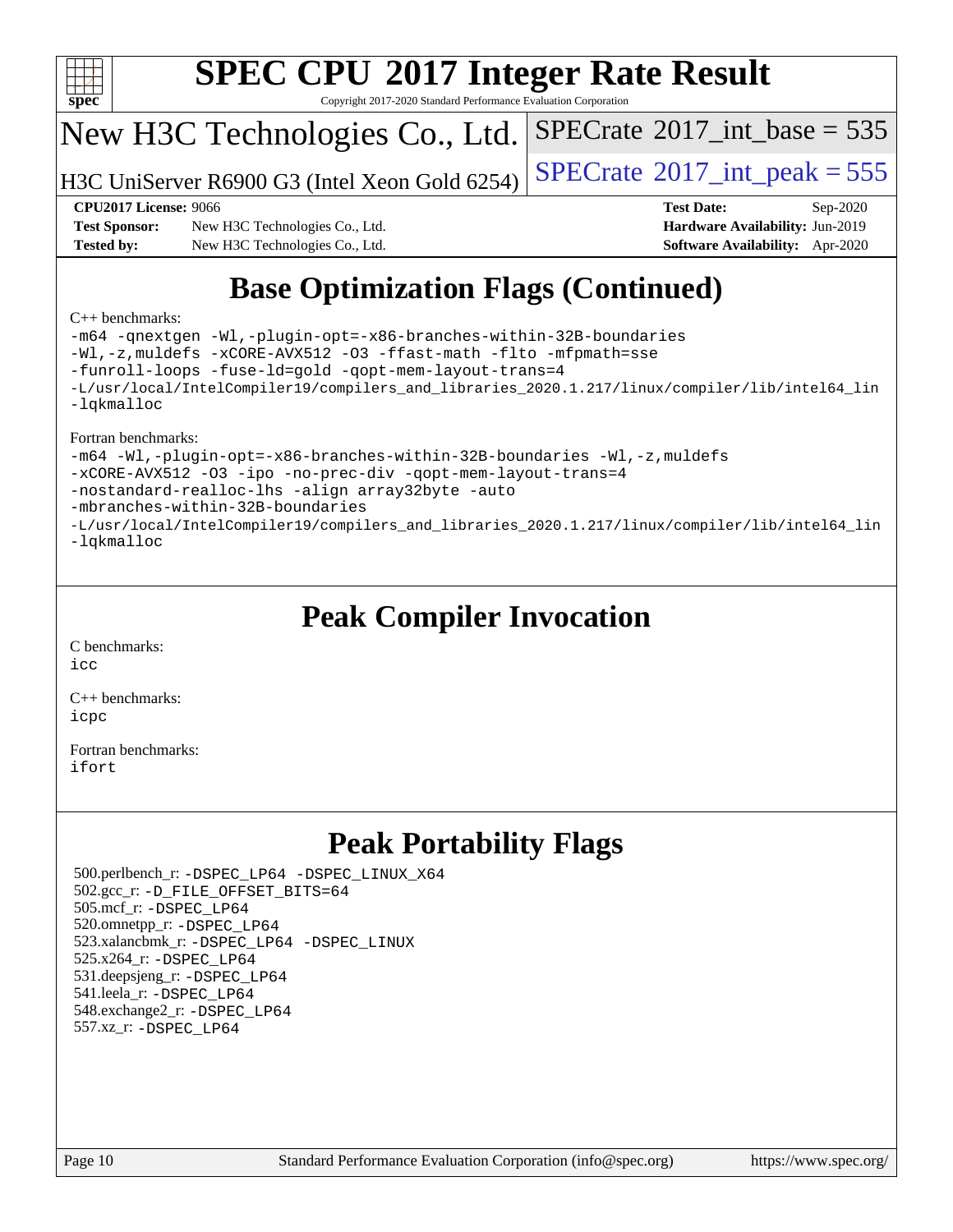| <b>SPEC CPU®2017 Integer Rate Result</b><br>spec <sup>®</sup><br>Copyright 2017-2020 Standard Performance Evaluation Corporation                                                                                                                                                                                                                                                                                                              |                                                                                                     |  |  |  |  |
|-----------------------------------------------------------------------------------------------------------------------------------------------------------------------------------------------------------------------------------------------------------------------------------------------------------------------------------------------------------------------------------------------------------------------------------------------|-----------------------------------------------------------------------------------------------------|--|--|--|--|
| New H3C Technologies Co., Ltd.                                                                                                                                                                                                                                                                                                                                                                                                                | $SPECrate^{\circ}2017\_int\_base = 535$                                                             |  |  |  |  |
| H3C UniServer R6900 G3 (Intel Xeon Gold 6254)                                                                                                                                                                                                                                                                                                                                                                                                 | $SPECTate$ <sup>®</sup> 2017_int_peak = 555                                                         |  |  |  |  |
| <b>CPU2017 License: 9066</b><br><b>Test Sponsor:</b><br>New H3C Technologies Co., Ltd.<br><b>Tested by:</b><br>New H3C Technologies Co., Ltd.                                                                                                                                                                                                                                                                                                 | <b>Test Date:</b><br>Sep-2020<br>Hardware Availability: Jun-2019<br>Software Availability: Apr-2020 |  |  |  |  |
| <b>Peak Optimization Flags</b>                                                                                                                                                                                                                                                                                                                                                                                                                |                                                                                                     |  |  |  |  |
| C benchmarks:                                                                                                                                                                                                                                                                                                                                                                                                                                 |                                                                                                     |  |  |  |  |
| 500.perlbench_r: -Wl, -z, muldefs -prof-gen(pass 1) -prof-use(pass 2)<br>-xCORE-AVX512 -ipo -03 -no-prec-div<br>-gopt-mem-layout-trans=4 -fno-strict-overflow<br>-mbranches-within-32B-boundaries<br>-L/usr/local/IntelCompiler19/compilers_and_libraries_2020.1.217/linux/compiler/lib/intel64_lin<br>$-lq$ kmalloc                                                                                                                          |                                                                                                     |  |  |  |  |
| $502.gcc_r$ : $-m32$<br>-L/usr/local/IntelCompiler19/compilers_and_libraries_2020.1.217/linux/compiler/lib/ia32_lin<br>-std=gnu89<br>-Wl,-plugin-opt=-x86-branches-within-32B-boundaries<br>-Wl,-z, muldefs -fprofile-generate(pass 1)<br>-fprofile-use=default.profdata(pass 2) -xCORE-AVX512 -flto<br>-Ofast(pass 1) -03 -ffast-math -qnextgen -fuse-ld=gold<br>-qopt-mem-layout-trans=4 -L/usr/local/jemalloc32-5.0.1/lib<br>$-lj$ emalloc |                                                                                                     |  |  |  |  |
| $505.\text{mcf}_r$ : basepeak = yes                                                                                                                                                                                                                                                                                                                                                                                                           |                                                                                                     |  |  |  |  |
| $525.x264$ _r: $-m64$ -qnextgen -std=c11<br>-Wl,-plugin-opt=-x86-branches-within-32B-boundaries<br>-Wl,-z, muldefs -xCORE-AVX512 -flto -03 -ffast-math<br>-fuse-ld=gold -qopt-mem-layout-trans=4 -fno-alias<br>-L/usr/local/IntelCompiler19/compilers_and_libraries_2020.1.217/linux/compiler/lib/intel64_lin<br>-lqkmalloc                                                                                                                   |                                                                                                     |  |  |  |  |
| 557.xz_r:-Wl,-z, muldefs -xCORE-AVX512 -ipo -03 -no-prec-div<br>-qopt-mem-layout-trans=4 -mbranches-within-32B-boundaries<br>-L/usr/local/IntelCompiler19/compilers_and_libraries_2020.1.217/linux/compiler/lib/intel64_lin<br>$-lq$ kmalloc                                                                                                                                                                                                  |                                                                                                     |  |  |  |  |
| C++ benchmarks:                                                                                                                                                                                                                                                                                                                                                                                                                               |                                                                                                     |  |  |  |  |
| $520.$ omnetpp_r: basepeak = yes                                                                                                                                                                                                                                                                                                                                                                                                              |                                                                                                     |  |  |  |  |
| $523.xalanchmk_r: basepeak = yes$                                                                                                                                                                                                                                                                                                                                                                                                             |                                                                                                     |  |  |  |  |
| $531.\text{deepsjeng_r: basepeak} = \text{yes}$                                                                                                                                                                                                                                                                                                                                                                                               |                                                                                                     |  |  |  |  |
| $541$ leela_r: basepeak = yes                                                                                                                                                                                                                                                                                                                                                                                                                 |                                                                                                     |  |  |  |  |
| Fortran benchmarks:                                                                                                                                                                                                                                                                                                                                                                                                                           |                                                                                                     |  |  |  |  |
|                                                                                                                                                                                                                                                                                                                                                                                                                                               |                                                                                                     |  |  |  |  |
| (Continued on next page)                                                                                                                                                                                                                                                                                                                                                                                                                      |                                                                                                     |  |  |  |  |
| Page 11<br>Standard Performance Evaluation Corporation (info@spec.org)                                                                                                                                                                                                                                                                                                                                                                        | https://www.spec.org/                                                                               |  |  |  |  |